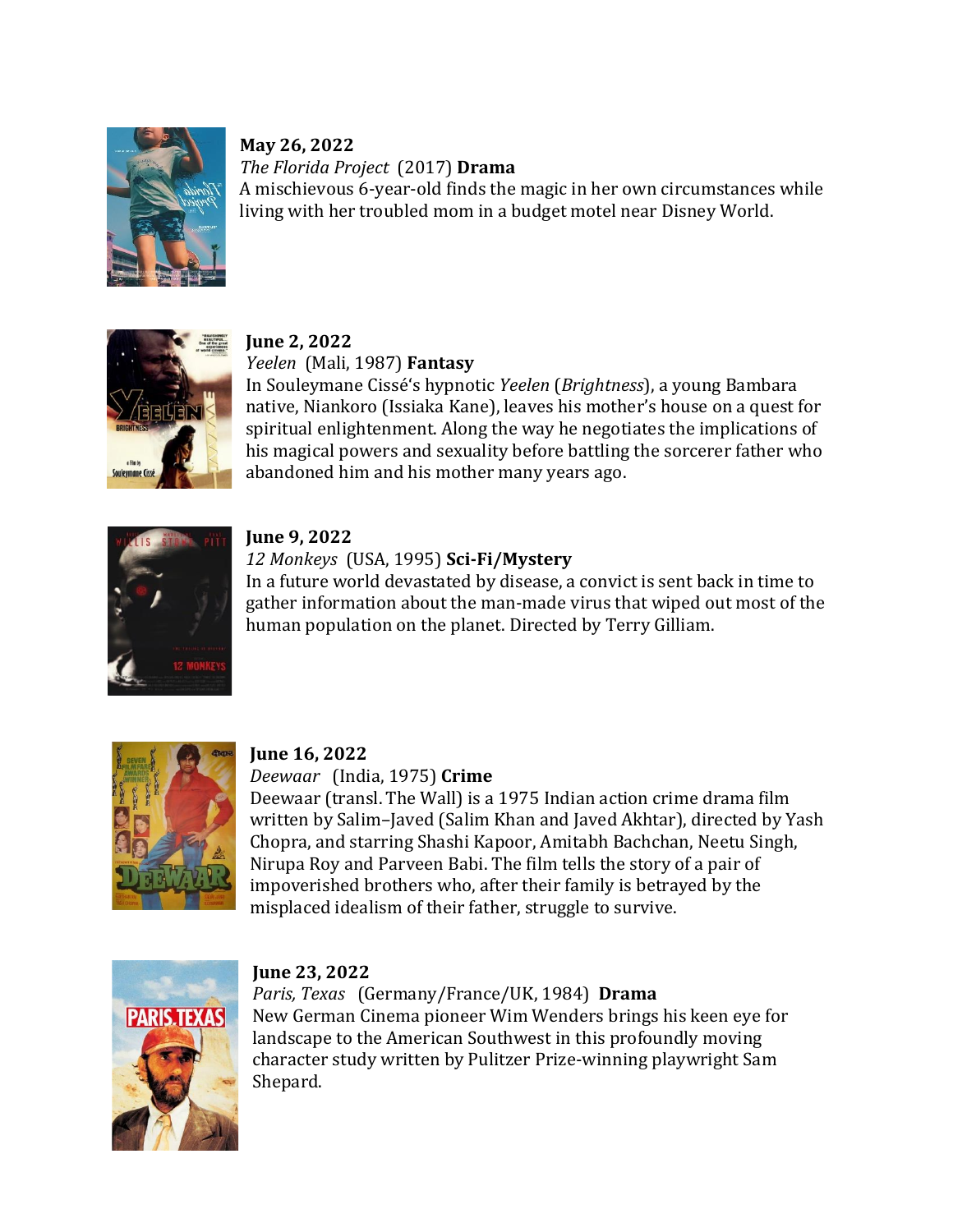

#### **June 29, 2022**

### *Blow-Up*(Italy, 1966) **Mystery/Thriller**

In famed Italian director Michael Antonioni's first English-language film, a London fashion photographer frolics with young models, then meets the mysterious Jane. He takes a photo in a park. Back in his darkroom as he enlarges it, he sees a suggestion of something in the photo he never noticed while taking it. Has a crime occurred?



#### **July 7, 2022**

## *The Day The Earth Stood Still* (USA, 1951) **Sci-Fi**

When a UFO lands in Washington, D.C., bearing a message for Earth's leaders, all of humanity stands still. Klaatu (Michael Rennie) has come on behalf of alien life who have been watching Cold War-era nuclear proliferation on Earth. But it is Klaatu's soft-spoken robot Gort that presents a more immediate threat to onlookers. A single mother (Patricia Neal) and her son teach the world about peace and tolerance in this moral fable, ousting the tanks and soldiers that greet the alien's arrival.



#### **July 14, 2022**

*Playtime* (France, 1967 **Comedy**) is the great labor of love crafted over three years by the maverick French filmmaker Jacques Tati. It was shot in 70mm on a set purpose-built at the edge of Paris, and its genesis is the stuff of legend.



#### **July 21, 2022**

#### *Do The Right Thing* (USA, 1989) **Comedy/Drama**

Smart, vibrant, and urgent without being didactic, *Do the Right Thing* is one of Spike Lee's most fully realized efforts -- and one of the most important films of the 1980s. "Sal" Fragione (Danny Aiello) is the Italian owner of a pizzeria in Brooklyn. Tensions arise when a neighborhood local, Buggin' Out (Giancarlo Esposito) sees that the pizzeria's Wall of Fame exhibits only Italian actors.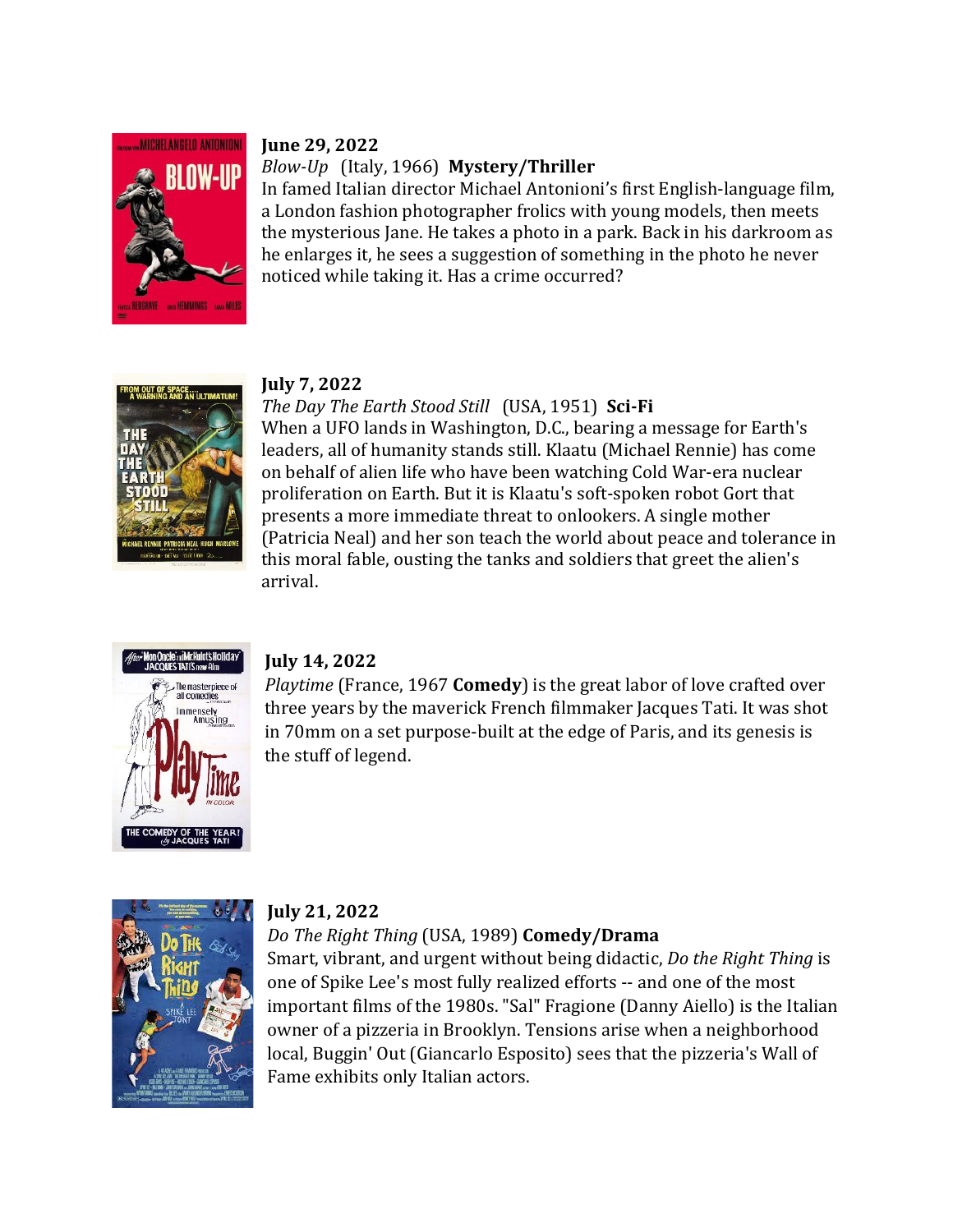

## **July 28, 2022**

## *Y Tu Mama, Tambien* (Mexico, 2001) **Drama**

In Alfonso Cuarón's landmark Y TU MAMÁ TAMBIÉN, best friends Tenoch and Julio (Diego Luna and Gael Garcia Bernal), the former a wealthy aristocrat's son and the latter from a working class background, take off on a free-wheeling road trip through Mexico. While on the road, they meet and befriend a seductive older woman (Maribel Verdu), who helps the young men learn some valuable things about themselves, while guarding a few secrets of her own.



# **August 4, 2022**

*Dreams* (Japan/USA, 1990) **Fantasy** Akira *Kurosawa* lays bare his deepest fears in this visually astonishing interpretation of folklore, myth, and the director's own *dreams* and memories.



### **August 11, 2022**

### *Wadjda* (Saudi Arabia, 2012) **Comedy/Drama**

The first feature film shot entirely in Saudi Arabia and the first featurelength film made by a female Saudi director, Wadjda is the story of a rebellious Saudi girl (Waad Mohammed) enters a Koran recitation competition at her school and hopes to win enough money to buy her own bicycle.



#### **August 18, 2022**

### *The Thin Man* (USA, 1934) **Comedy/Mystery**

The recently divorced Clyde Wynant discovers that his new girlfriend has stolen \$50,000 and is carrying on with other men. Not long afterward, he disappears. Anxious to locate her father, Wynant's daughter goes to private detective Nick Charles for help.